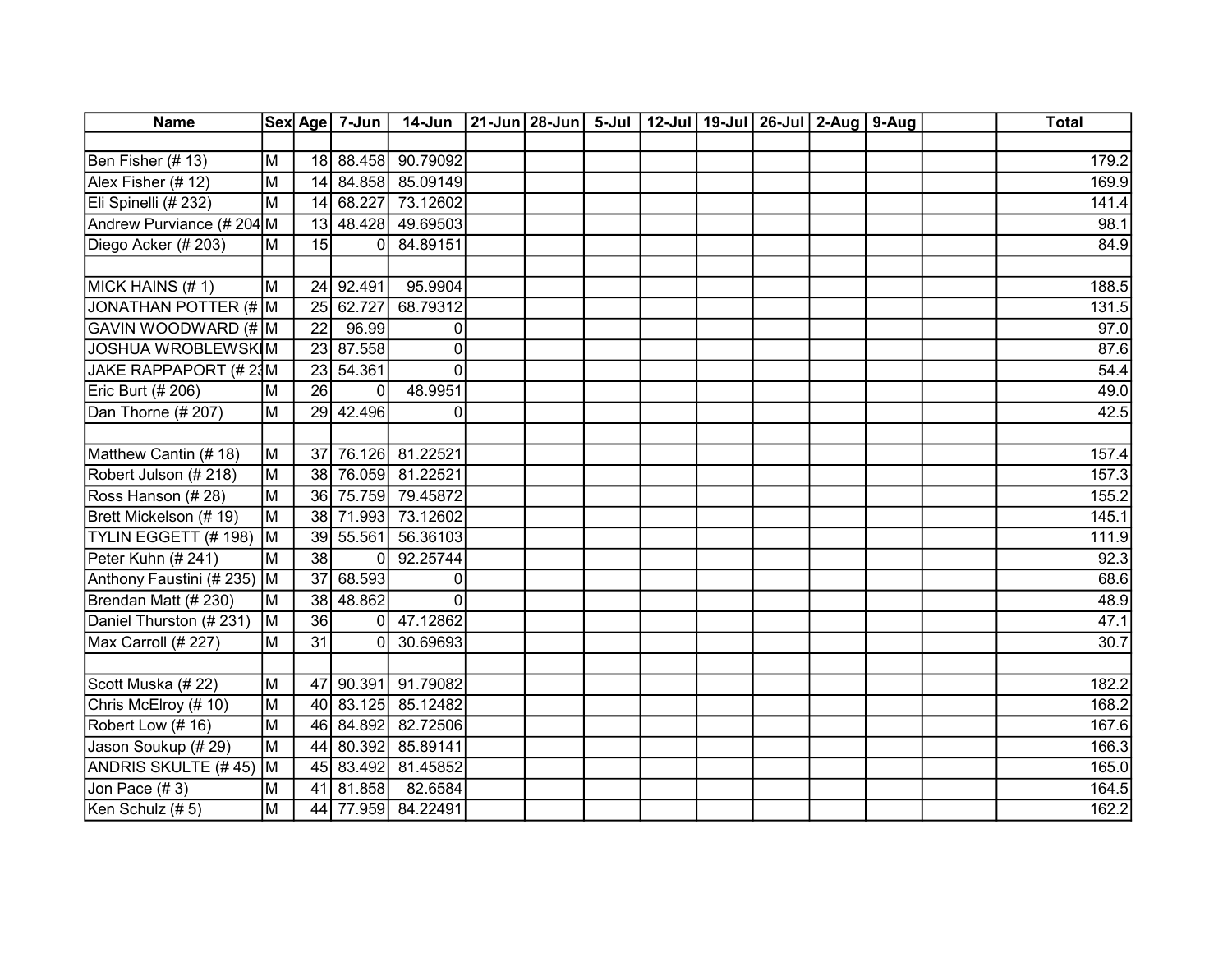| Kevin Purviance (#7)        | M  |                 |                | 45 75.659 81.62517 |  |  |  |  | 157.3 |
|-----------------------------|----|-----------------|----------------|--------------------|--|--|--|--|-------|
| Jake Fisher (# 14)          | М  | 48              | 74.993         | 77.6589            |  |  |  |  | 152.7 |
| Bryan Jones (#30)           | M  | 47              |                | 74.393 75.72576    |  |  |  |  | 150.1 |
| Ethan Spinelli (#231)       | М  | 48              | 63.427         | 70.39296           |  |  |  |  | 133.8 |
| Corey Acker (#4)            | M  | 46              | 0              | 87.39126           |  |  |  |  | 87.4  |
| Brian Chakulski (# 34)      | M  | 40              | 81.092         | $\mathbf 0$        |  |  |  |  | 81.1  |
| MARTIN FLEITAS (# 74) M     |    | 41              | 0              | 63.62697           |  |  |  |  | 63.6  |
| Jason Arnold (#234)         | M  | 41              | 50.862         | $\Omega$           |  |  |  |  | 50.9  |
| Christopher Detwiller (# 2M |    | 43              | 0              | 33.49665           |  |  |  |  | 33.5  |
| Edward Hannoush (# 209M     |    | 43              | 0              | 28.39716           |  |  |  |  | 28.4  |
|                             |    |                 |                |                    |  |  |  |  |       |
| JOE EMMERNDORFER M          |    |                 | 56 91.391      | 94.45722           |  |  |  |  | 185.8 |
| David Cappello (# 24)       | M  | 59              | 82.225         | 83.55831           |  |  |  |  | 165.8 |
| Douglas Lord (#23)          | M  | 52              | 79.392         | 80.49195           |  |  |  |  | 159.9 |
| Gregory Mascoli (# 17)      | M  | 56              | 78.959         | 80.72526           |  |  |  |  | 159.7 |
| John Minervino (# 223)      | M  | 58              | 77.092         | 79.25874           |  |  |  |  | 156.4 |
| Douglas Boccuzzi (# 21)     | M  | 52              | 75.526         | 77.79222           |  |  |  |  | 153.3 |
| David Joslin (# 224)        | M  | 56              |                | 74.026 71.49285    |  |  |  |  | 145.5 |
| DAN MURPHY (#35)            | M  | 57              | 65.827         | 71.92614           |  |  |  |  | 137.8 |
| Jim Murdy (# 20)            | M  | 55              | 64.36          | 62.12712           |  |  |  |  | 126.5 |
| Christopher Connors (# 2M   |    | 53              | 60.994         | 63.12702           |  |  |  |  | 124.1 |
| Sean Ryan (# 228)           | М  | 53              | 54.828         | 57.92754           |  |  |  |  | 112.8 |
| Stephan Bastrzycki (#6) M   |    | 54              | 53.661         | 56.82765           |  |  |  |  | 110.5 |
| Thomas Binder (# 208)       | М  | 54              | 38.729         | 58.72746           |  |  |  |  | 97.5  |
| Jon Arellano (#37)          | M  | 53              | 87.658         | 0                  |  |  |  |  | 87.7  |
| David Hyun (# 221)          | M  | 59              | 40.796         | 44.49555           |  |  |  |  | 85.3  |
| ADAM PILON (#39)            | M  | 52              | 71.893         | $\mathbf 0$        |  |  |  |  | 71.9  |
| Christopher Kelly (# 232)   | lм | 53              | 0              | 70.19298           |  |  |  |  | 70.2  |
| Kirk Paluska (# 233)        | M  | 54              | 68.993         | 0                  |  |  |  |  | 69.0  |
| Hugh Murray (# 202)         | M  | 56              | 67.993         | $\overline{0}$     |  |  |  |  | 68.0  |
| Ray Beloin (# 236)          | M  | 56              | $\overline{0}$ | 67.75989           |  |  |  |  | 67.8  |
| JEFF SOWA (#32)             | M  | 53              | 65.293         | $\mathbf{0}$       |  |  |  |  | 65.3  |
| Wesley Barnard (#15)        | M  | $\overline{56}$ | 0              | 63.09369           |  |  |  |  | 63.1  |
| Paul Armstrong (#8)         | M  | 53              | 62.66          | 0                  |  |  |  |  | 62.7  |